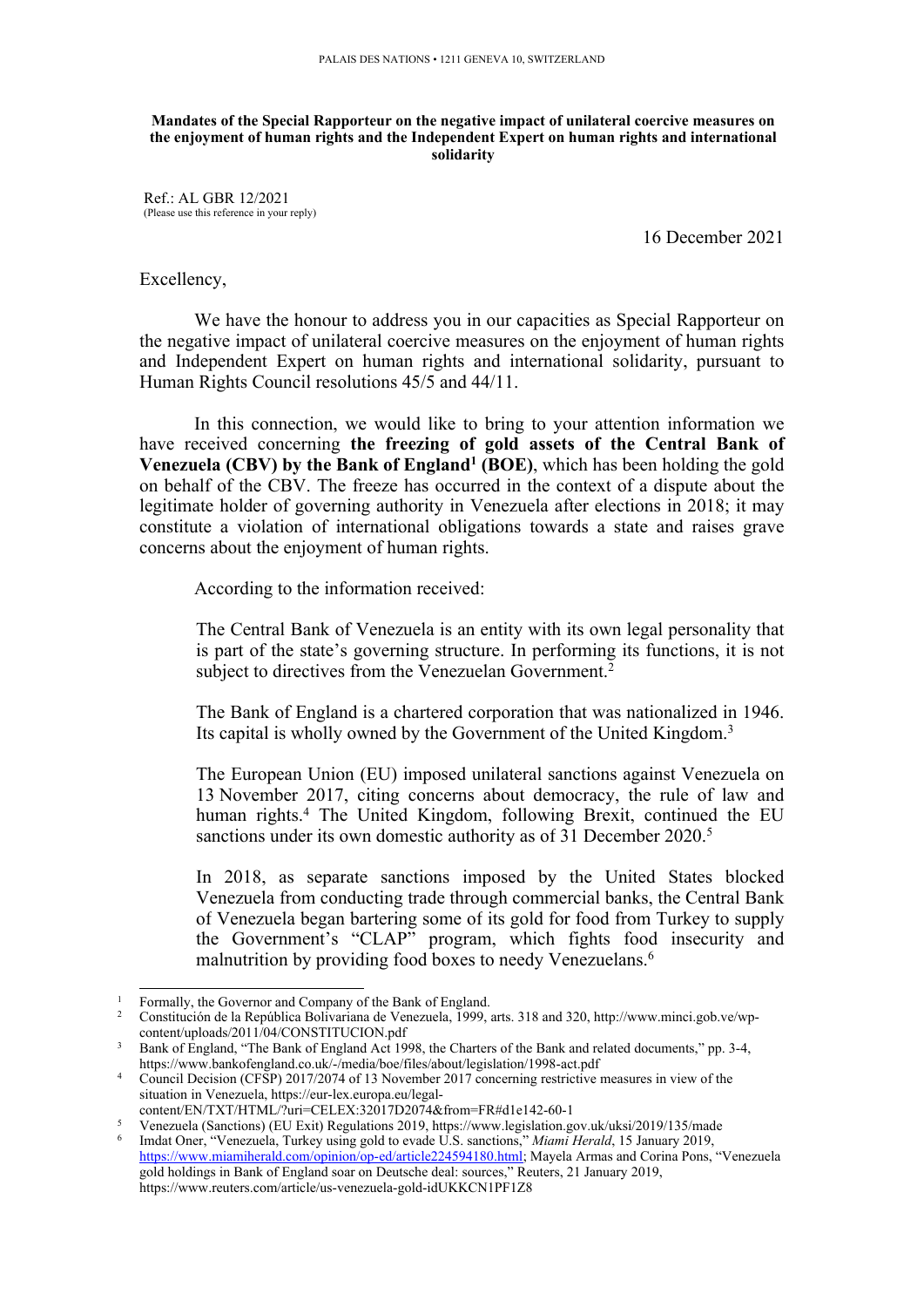The Bank of England has stored some of the Central Bank of Venezuela'<sup>s</sup> gold (around 14 tonnes). The CBV sought in 2018 to reclaim this gold but the BOE refused to release it amid <sup>a</sup> dispute referring to the unclear authority for asset control. <sup>7</sup> Mr. Maduro and Mr. Guaidó had appointed rival boards of directors for the CBV, and each had claimed authority over the gold.<sup>8</sup>

By early 2019, the amount of the CBV'<sup>s</sup> gold held by the BOE had risen to around 31 tonnes after the CBV closed out <sup>a</sup> gold swap arrangemen<sup>t</sup> with Deustche Bank in which the gold served as collateral. This brought the value of the gold sought by the CBV from the BOE to more than \$1 billion.<sup>9</sup>

As the Central Bank of Venezuela continued to try to recover all of its gold held by the Bank of England, the BOE continued to refuse to release it.<sup>10</sup>

In <sup>a</sup> recent case before the Supreme Court of the United Kingdom, involving the "Maduro board" and the "Guaidó board" of the Central Bank of Venezuela, as well as the UK Secretary of State for Foreign, Commonwealth and Development Affairs as Cross-Appellant, the latter formally expressed the absolute recognition by the UK Government of Guaidó as Venezuela'<sup>s</sup> head of state and argued that under the United Kingdom'<sup>s</sup> "one voice policy," the Court, and by implication the Bank of England, are constrained to act accordingly.<sup>11</sup>

The Bank of England asserts that it carries out its responsibilities independently from the UK Government despite the latter'<sup>s</sup> ownership, and states that it acts "free from day-to-day political influence."<sup>12</sup> Although the UK Government has the power to issue directions to the BOE, "(t)o date, the Government's power to issue directions has not been used."<sup>13</sup>

The UK Government has affirmed that the decision to not release the Central Bank of Venezuela'<sup>s</sup> gold was made by the Bank of England and not the Government, noting that "the Bank is responsible for dealing with requests from its customers should they wish to repatriate their gold. (The Government) only has direct control over the UK Government'<sup>s</sup> own holdings of gold within its official reserves, which are held by the Bank of England."<sup>14</sup>

<sup>7</sup> Mayela Armas, Exclusive: Venezuela seeks to repatriate \$550 million of gold from Britain – sources," Reuters, 5 November 2018, <https://www.reuters.com/article/us-venezuela-gold-exclusive-idUSKCN1NA1Q7>; Stephen Gibbs, Maduro scrambles to bring Venezuela'<sup>s</sup> gold back from the UK," *The Times*, 7 November 2018.

<sup>8</sup> Russell Hope, "Venezuela goes to court over £800m of gold held by Bank of England," Sky News, 22 September 2020, https://news.sky.com/story/venezuela-goes-to-court-over-800m-of-gold-held-by-bank-of-england-12078461

<sup>9</sup> Mayela Armas and Corina Pons, "Venezuela gold holdings in Bank of England soar on Deutsche deal: sources," Reuters, 21 January 2019, https://www.reuters.com/article/us-venezuela-gold-idUKKCN1PF1Z8

<sup>10</sup> Russell Hope, "Venezuela goes to court over £800m of gold held by Bank of England," Sky News, <sup>22</sup> September 2020, https://news.sky.com/story/venezuela-goes-to-court-over-800m-of-gold-held-by-bank-of-england-12078461 <sup>11</sup> UKSC 2020/0195, Case on behalf of the Foreign Secretary,

https://assets.publishing.service.gov.uk/government/uploads/system/uploads/attachment\_data/file/1003665/202108 18\_Foreign\_Secretary\_s\_Case\_18\_June\_2021.pdf

<sup>&</sup>lt;sup>12</sup> Bank of England, "Who owns the Bank of England?" (video), transcript,

https://www.bankofengland.co.uk/knowledgebank/who-owns-the-bank-of-england

<sup>&</sup>lt;sup>13</sup> Bank of England, "Our History," updated 22 January 2021, https://www.bankofengland.co.uk/about/history

<sup>&</sup>lt;sup>14</sup> Response by Her Majesty's Treasury to a question in the UK Parliament, 15 March 2019, "Freezing of assets: Venezuela – Question for Treasury," https://questions-statements.parliament.uk/writtenquestions/detail/2019-03-12/231403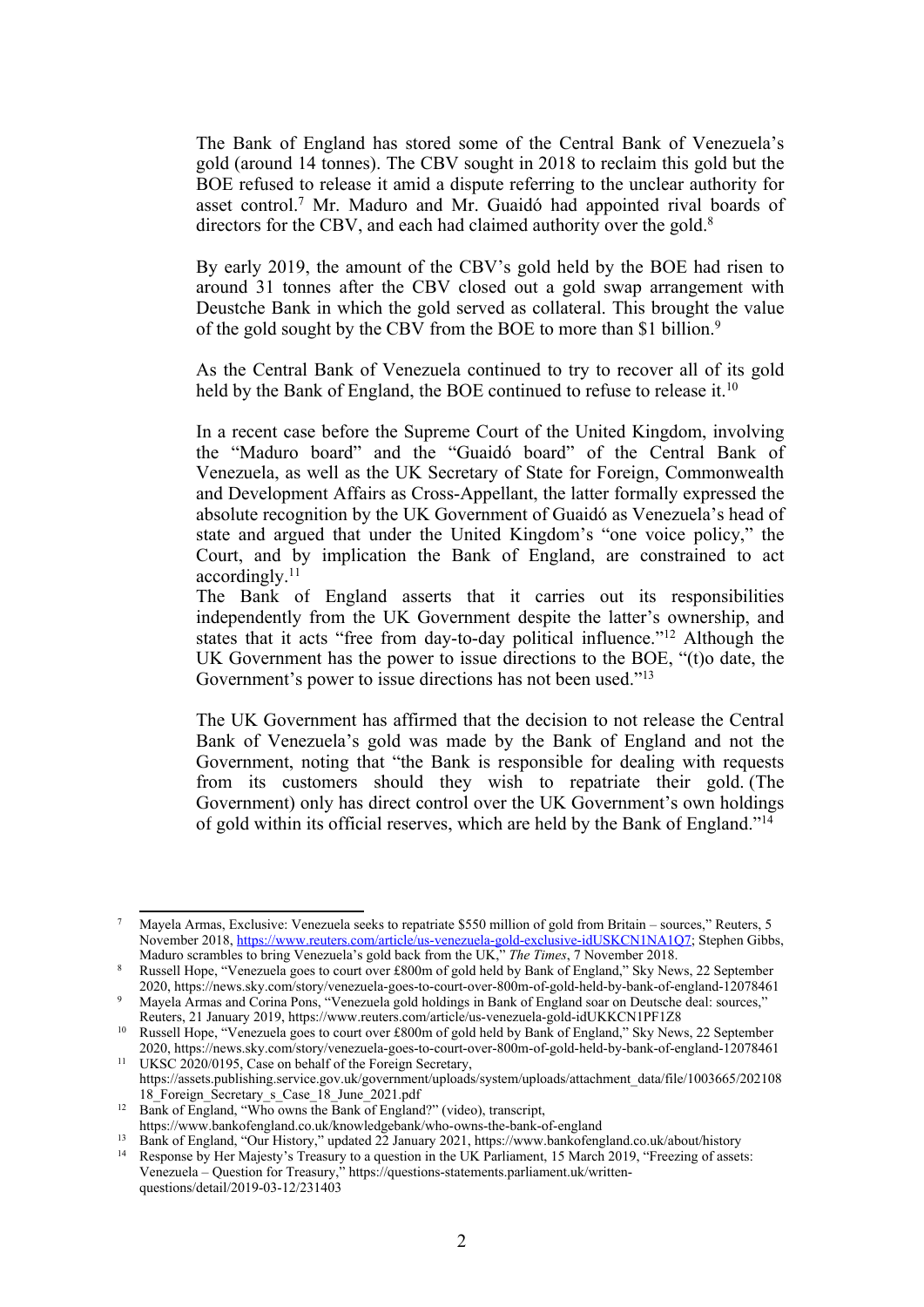The Government of Venezuela has stated that the gold, once reclaimed, would be used for acquiring "supplies, raw materials, food (and) medicines."<sup>15</sup> The Venezuelan Government has concluded an agreemen<sup>t</sup> with the United Nations Development Programme (UNDP) in which par<sup>t</sup> of the Central Bank of Venezuela'<sup>s</sup> gold held by the Bank of England, once released, will be used for obtaining food and medicine. 16

Without prejudging the accuracy of the information received, it should be mentioned that states have an obligation under international human rights law to guarantee that activity under their jurisdiction or control does not result in human rights violations. This obligation, affirmed by your Excellency'<sup>s</sup> Government through its ratification of numerous international human rights conventions, applies, *inter alia*, to the activity of state-owned entities. These entities have the responsibility to protect human rights as set out in the UN Guiding Principles on Business and Human Rights<sup>17</sup> (Guiding Principles), which apply wherever their activity may affect human rights.

It is essential to recall that it is neither the prerogative nor the responsibility of the Bank of England as <sup>a</sup> financial institution to manage, diverge, expropriate, withhold or otherwise control the funds or assets of central banks of foreign governments in order to comply with <sup>a</sup> national political agenda, and that these overcompliance initiatives are contrary to international law.

It is also important to note that non-recognition of <sup>a</sup> governmen<sup>t</sup> or of election results does not eliminate the personality of <sup>a</sup> state. The possibility of the effective government, which controls the territory of <sup>a</sup> state, to represen<sup>t</sup> <sup>a</sup> state, is traditionally not disputed under international law. <sup>18</sup> Moreover, in accordance with customary norms on the immunity of state property, assets of central banks and property used for public functions belong to the relevant states rather than to their governments or any individual and are immune from any civil action under international law.<sup>19</sup>

It is further highlighted that amid the numerous requests to release the gold in question, to be managed jointly with the UNDP, within the context of <sup>a</sup> devastating economic and social crisis and dire global pandemic, the Bank of England'<sup>s</sup> freeze has contributed to shortages of food, medicine, medical equipment and spare parts in Venezuela, affecting hundreds of thousands of lives. These have negatively impacted COVID-19 responses, exacerbated the country'<sup>s</sup> economic crisis, contributed to poverty, misery, and to numerous deaths of both vulnerable adults and children that could have been otherwise avoided.

In her preliminary findings, following her visit to Venezuela in February 2021 to assess the negative impact of unilateral coercive measures on the enjoyment of

<sup>15</sup> James Booth, "Venezuela'<sup>s</sup> Nicolás Maduro calls for gold held in Bank of England to be returned," *City AM*, 12 February 2019, https://www.cityam.com/venezuelas-nicolas-maduro-calls-gold-held-bank-england/

<sup>&</sup>lt;sup>16</sup> Deisy Buitrago, "Exclusive: Venezuela reaches deal with U.N. to buy food, medicine with gold – central bank," Reuters, 27 May 2020, https://www.reuters.com/article/us-venezuela-politics-centralbank-exclusidUSKBN23333N

<sup>&</sup>lt;sup>17</sup> https://www.ohchr.org/documents/publications/guidingprinciplesbusinesshr\_en.pdf

<sup>18</sup> James Crawford, *Brownlie'<sup>s</sup> Principles of Public International Law*, 8th ed. (Oxford: Oxford University Press, 2012), p. 151; C. Warbrick, "States and Recognition in International Law," in M.D. Evans, ed., *International Law*. 2nd ed. (Oxford: Oxford University Press, 2006), p. 253-256.

<sup>19</sup> United Nations Convention on Jurisdictional Immunities of States and Their Property, 2004, Art. 21(1c); https://treaties.un.org/doc/source/recenttexts/english\_3\_13.pdf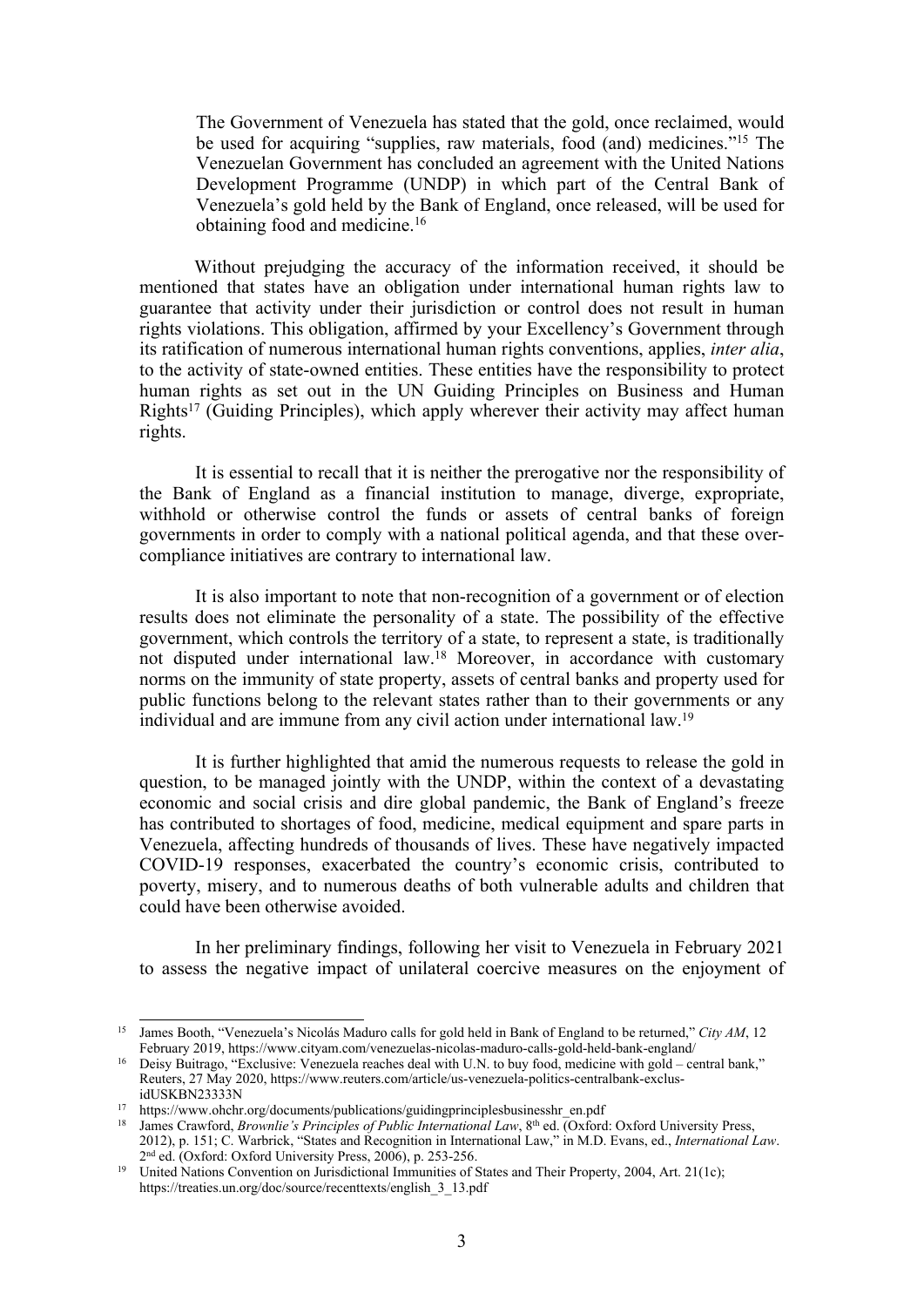human rights, the Special Rapporteur on the Special Rapporteur on the negative impact of unilateral coercive measures on the enjoyment of human rights expressed concerns that regardless of the pending judgment in the case heard by the UK Supreme Court, and regardless of any political or other acts and decisions of the Government of the UK, the decision by the Bank of England to not release the CBV'<sup>s</sup> gold has damaged, and continues to damage, the human rights of millions of individuals in Venezuela whose access to food, medicine and other essential and vital goods and services has been severely curtailed by unilateral sanctions and overcompliance with those sanctions by international banks and others parties. 20

The factual assessment of this situation causes serious concern regarding the legality of the measures being taken, and their impact on the human rights of the people in Venezuela. Among specific rights negatively impacted are the rights to food and to health, and by extension the rights to life and to freedom from inhuman treatment. These rights are recognized in the Universal Declaration of Human Rights and constitute an integral par<sup>t</sup> of the right to development. Furthermore, the rights to food, to health and to development are enshrined in the International Covenant on Economic, Social and Cultural Rights (ICESCR); and the rights to life, to development and to freedom from inhuman treatment are enshrined in the International Covenant on Civil and Political Rights (ICCPR). The right to freedom from inhuman treatment is further enshrined in the Convention against Torture and Other Cruel, Inhuman or Degrading Treatment or Punishment.

The impact of the Bank of England'<sup>s</sup> refusal to release the CBV'<sup>s</sup> gold on human rights in Venezuela is substantial, as this gold accounts for around 25% of Venezuela'<sup>s</sup> total gold reserves and 15% of its total foreign exchange reserves. 21

In view of the Central Bank of Venezuela'<sup>s</sup> undisputed ownership of the gold, the only apparen<sup>t</sup> reasons for the BOE to unilaterally freeze it (apparently against its own policy) without being specifically directed by your Excellency'<sup>s</sup> Government would be (1) the BOE'<sup>s</sup> own determination that the requesting party might not legitimately represen<sup>t</sup> the CBV, which is <sup>a</sup> political matter reserved for the UK Government to decide; or (2) result from <sup>a</sup> decision or <sup>a</sup> duty to align its actions with the political position of the UK Government, which would indicate that the BOE is par<sup>t</sup> of the governing structure. As political relations with other states are functions of sovereign authority, either of these demonstrates that the BOE acts as <sup>a</sup> state organ.

We further note that the BOE'<sup>s</sup> activities not only parallel but also serve as <sup>a</sup> model for the functions of central banks in other countries, which consider these entities to be state organs;<sup>22</sup> and that UK legislation recognizes the BOE's primary activities as being governmen<sup>t</sup> functions. <sup>23</sup> Additionally, the BOE is broadly perceived and described as "an organ of the state"<sup>24</sup> without visible objection by the Government, and it has been explicitly noted in Parliament that "the Bank of England

<sup>&</sup>lt;sup>20</sup> OHCHR, Preliminary findings of the visit to the Bolivarian Republic of Venezuela by the Special Rapporteur on the negative impact of unilateral coercive measures on the enjoyment of human rights, 12 February 2021, https://www.ohchr.org/EN/NewsEvents/Pages/DisplayNews.aspx?NewsID=26747

<sup>&</sup>lt;sup>21</sup> Marc Jones, "In battle over \$1 bln in gold, UK backs Guaido as Venezuela president," 19 July 2021, Reuters,

https://www.reuters.com/world/americas/battle-over-1-bln-gold-uk-backs-guaido-venezuela-president-2021-07-19/ <sup>22</sup> Derek Asiedu-Akrofi, "Central Banks and the Doctrine of Sovereign Immunity," LLM thesis, University of British

Columbia, 1987, pp. ii, 3, file:///C:/Users/asus/Downloads/UBC\_1987\_A6\_4%20A84.pdf <sup>23</sup> Banking Act 1979. https://www.govinfo.gov/content/pkg/GAOREPORTS-GGD-95-38/html/GAOREPORTS-GGD-95-38.htm

<sup>24</sup> Martin Wolf, "Monetary financing demands careful and sober management," *Financial Times*, 9 April 2020, https://www.ft.com/content/dc233540-798e-11ea-9840-1b8019d9a987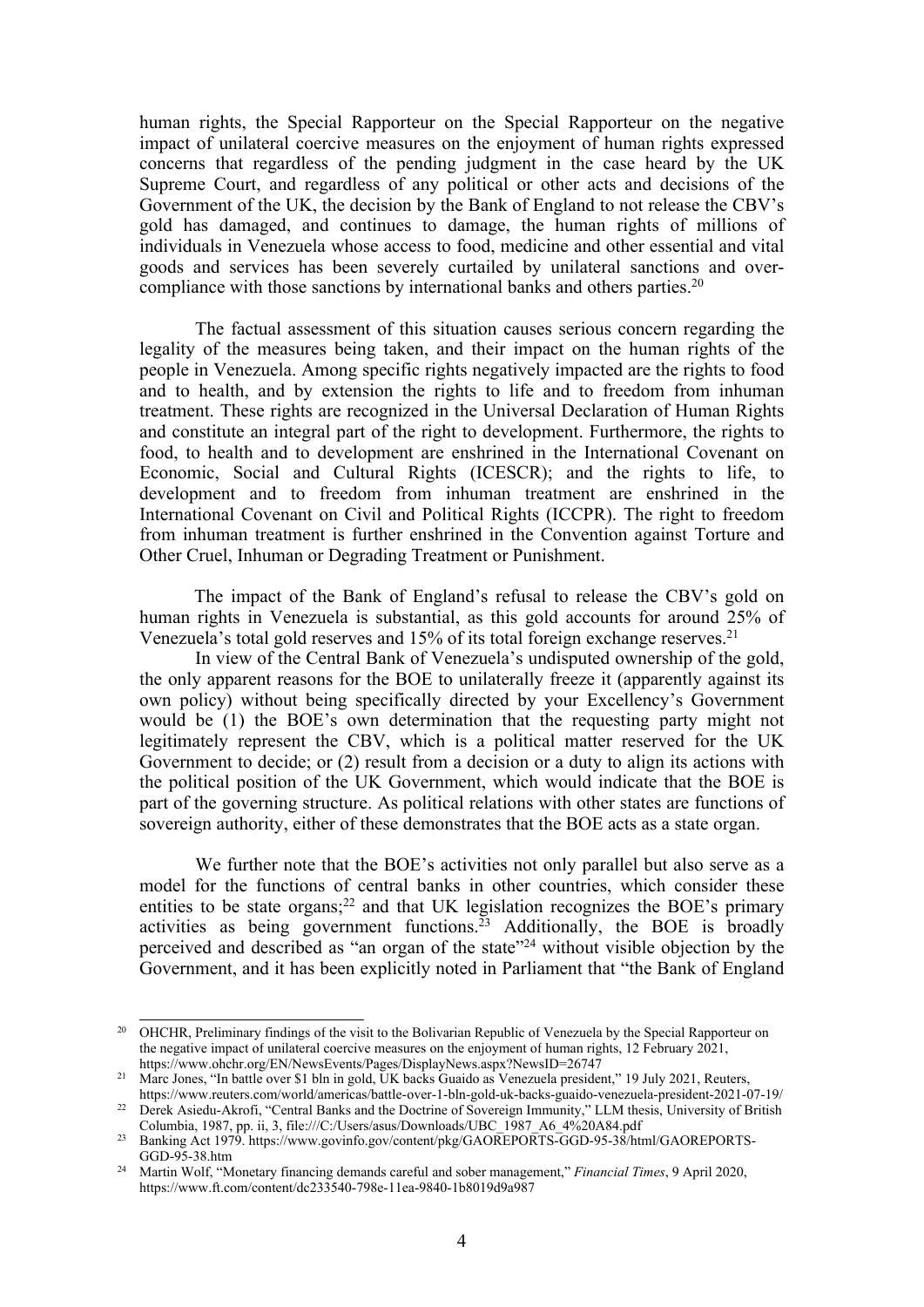is <sup>a</sup> state agency."<sup>25</sup>

Although state organs may have separate legal personalities that can make them solely responsible for their acts and omissions in the context of domestic law, the Draft Articles on Responsibility for Internationally Wrongful Acts (DARS) consider that at the international level "the State is treated as <sup>a</sup> unity, consistent with its recognition as <sup>a</sup> single legal person under international law."<sup>26</sup>

Even if the Government of the UK does not formally consider the BOE to be <sup>a</sup> state organ and asserts that it acted as an autonomous entity in deciding to freeze the Central Bank of Venezuela'<sup>s</sup> gold, the relationship of control is sufficient to establish the state'<sup>s</sup> responsibility for acts by the BOE that violate human rights. <sup>27</sup> While the power to issue directions to the bank may have never been exercised, this restraint is discretionary from <sup>a</sup> legal perspective. The Government retains such power as it pertains to the BOE'<sup>s</sup> gold custody activities despite statutes that have limited its use with respect to certain other BOE functions.<sup>28</sup>

Under the Draft Articles on Responsibility for Internationally Wrongful Acts an act by an entity "which is not an organ of the State (…) but which is empowered by the law of that State to exercise elements of the governmental authority shall be considered an act of the State under international law, provided the person or entity is acting in that capacity in the particular instance."<sup>29</sup> In this vein, the European Court of Human Rights has affirmed that "the fact that (a) company was <sup>a</sup> separate legal entity under domestic law cannot be decisive to rule out the State's direct responsibility."<sup>30</sup>

Through <sup>a</sup> number of cases, international jurisprudence indicates that direct state responsibility for the acts of state-owned entities can be established on the basis of factors that include, *inter alia*, those applicable to the Bank of England: the entity'<sup>s</sup> public function or governmental authority, the nature of its activity as <sup>a</sup> public service, its monopoly position, state control over the naming of board members, ministerial participation in its activities, and its sovereign immunity. <sup>31</sup> Although the last of these pertains only to the BOE's role as a monetary authority,<sup>32</sup> it is the fact of immunity rather than its scope that is relevant. All of these factors demonstrate that the involvement of your Excellency'<sup>s</sup> Government with the BOE is far more extensive than that of <sup>a</sup> passive owner of its capital.

Consequently, the Bank of England'<sup>s</sup> refusal to release the Central Bank of Venezuela'<sup>s</sup> gold may be qualified as an act of the state with respec<sup>t</sup> to its negative impact on human rights, and its related responsibility in these violations, regardless of whether it considers the BOE to be <sup>a</sup> state organ or <sup>a</sup> distinct autonomous entity.

<sup>&</sup>lt;sup>25</sup> House of Lords, Select Committee on Economic Affairs, Corrected oral evidence: Employment and Covid-19, 10 November 2020, https://committees.parliament.uk/oralevidence/1192/html/

<sup>&</sup>lt;sup>26</sup> Commentary to article 2 of DARS.

<sup>&</sup>lt;sup>27</sup> Commentary to article 8 of DARS.

<sup>&</sup>lt;sup>28</sup> Notably the Bank of England Act 1998 and the Bank of England and Financial Services Act 2016. See Michael Salib and Christina Parajon Skinner, "Executive Override of Central Banks: A Comparison of the Legal Frameworks in the United States and the United Kingdom," *Georgetown Law Journal* 108 (2020), pp. 905-80, at pp. 924-28.

 $29$  DARS article 5.

<sup>30</sup> *Dimitar Yordanov v. Bulgaria*, ECHR App. No,. 3401/09 ¶60 (2018).

<sup>&</sup>lt;sup>31</sup> Judith Schönsteiner, "Attribution of State Responsibility for Actions or Omissions of State-Owned Enterprises in Human Rights Matters," *University of Pennsylvania Journal of International Law* 40, no. 4 (2019): 895-36, at 933-34.

<sup>32</sup> Banking Act 2009, Section 244.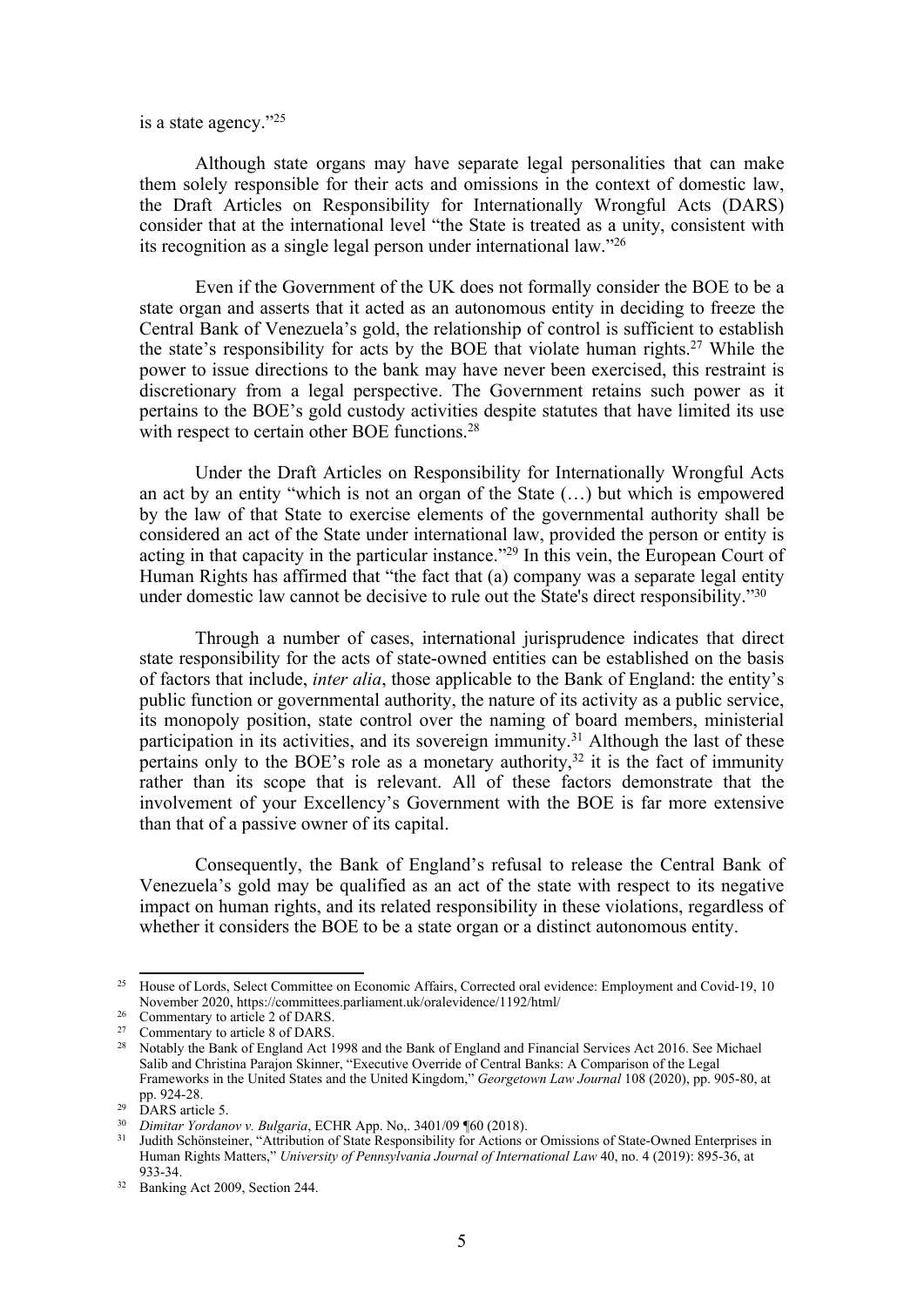Separately from the above, the Government of the United Kingdom has <sup>a</sup> duty under the United Nations Guiding Principles on Business and Human Rights to preven<sup>t</sup> the Bank of England from violating human rights, and to act to halt any such violations that may occur. While the bank describes itself as "<sup>a</sup> central bank, not <sup>a</sup> commercial bank,"<sup>33</sup> it does have the status of <sup>a</sup> company and engages in business, notably with other central banks, and the Guiding Principles apply in full. Guiding Principle 2 elaborates the duty of states to require companies to respec<sup>t</sup> human rights, and Guiding Principle 5 specifies that states must conduct sufficient due diligence to ensure this outcome for entities that work on behalf of states.

Last but not least, Guiding Principle 4 advises that states should take additional steps to protect against human rights abuses by business enterprises that are owned or controlled by the State" As noted in the Commentary to Guiding Principle 4, "(w)here <sup>a</sup> business enterprise is controlled by the State or where its acts can be attributed otherwise to the State, an abuse of human rights by the business enterprise may entail <sup>a</sup> violation of the State'<sup>s</sup> own international law obligations."

In connection with the above alleged facts and concerns, please refer to the **Annex on Reference to international human rights law** attached to this letter which cites international human rights instruments and standards relevant to these allegations.

As it is our responsibility, under the mandates provided to us by the Human Rights Council, to seek to clarify all cases brought to our attention, we would be grateful for your observations on the following matters:

- 1. Please provide any additional information and/or comment(s) you may have on the above-mentioned allegations.
- 2. Please explain the nature, extent and form of any assessment of humanitarian impact that your Excellency'<sup>s</sup> Government conducted with respec<sup>t</sup> to the Bank of England'<sup>s</sup> decision not to return the Central Bank of Venezuela'<sup>s</sup> gold (a) prior to its decision, and (b) since the decision was implemented, to guarantee that human rights are not affected.
- 3. Please specify any action that your Excellency'<sup>s</sup> Government has taken (a) to ensure that the Bank of England does not cause human rights abuse arising from its decision to not return the CBV'<sup>s</sup> gold; (b) to help it mitigate any such abuse that might occur; and (c) to mitigate any such abuse directly.
- 4. We would be grateful to know why your Excellency'<sup>s</sup> Government, upon learning that the BOE'<sup>s</sup> decision to freeze the CBV'<sup>s</sup> gold would (or did) result in human rights abuses, did not direct the BOE to return the gold; and whether it envisages using this power if future actions by the BOE affect human rights.
- 4. Please explain if your Excellency'<sup>s</sup> Government plans to make human rights due diligence <sup>a</sup> legal obligation for the Bank of England and

<sup>33</sup> Bank of England, "Banking services," updated <sup>24</sup> September 2021, https://www.bankofengland.co.uk/bankingservices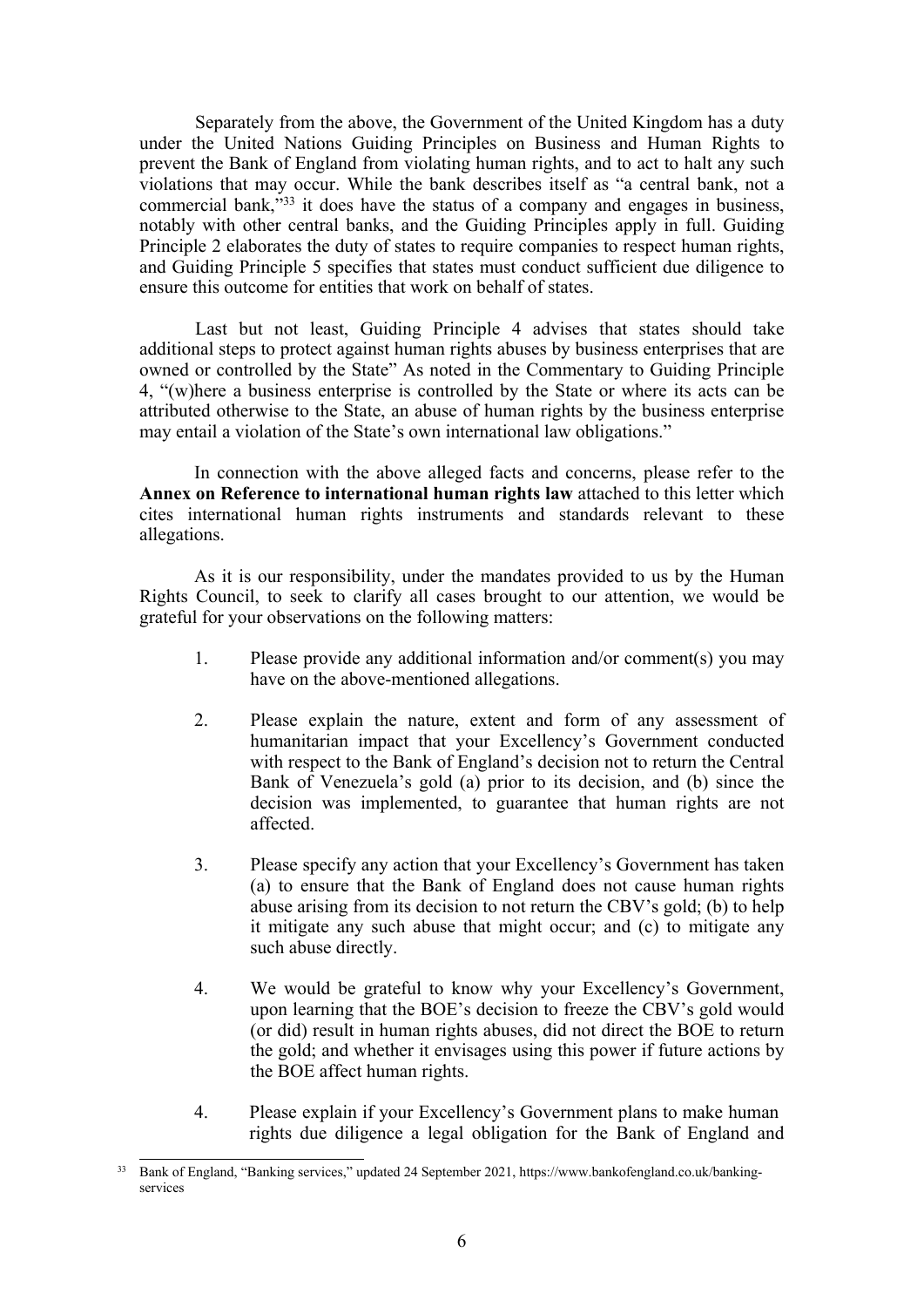other entities owned or controlled by the Government. If no such plans exist, please explain how it intends to achieve <sup>a</sup> situation in which such entities respec<sup>t</sup> and protect human rights in all of their activities.

We would appreciate receiving a response within 60 days. Past this delay, this communication and any response received from your Excellency'<sup>s</sup> Government will be made public via the communications reporting [website](https://spcommreports.ohchr.org/). They will also subsequently be made available in the usual repor<sup>t</sup> to be presented to the Human Rights Council.

While awaiting <sup>a</sup> reply, we urge that all necessary interim measures be taken to halt the alleged violations and preven<sup>t</sup> their re-occurrence with the Bank of England being directed to unfreeze the assets rightfully belonging to the state of Venezuela, and in the event that the investigations suppor<sup>t</sup> or sugges<sup>t</sup> the allegations to be correct, to ensure the accountability of any person(s) responsible for the alleged violations.

Please be informed that <sup>a</sup> copy of this letter will be sent to the Government of the Bolivarian Republic of Venezuela, and that <sup>a</sup> separate letter on this subject matter will be sent to the Bank of England.

Please accept, Excellency, the assurances of our highest consideration.

# Alena Douhan

Special Rapporteur on the negative impact of unilateral coercive measures on the enjoyment of human rights

> Obiora C. Okafor Independent Expert on human rights and international solidarity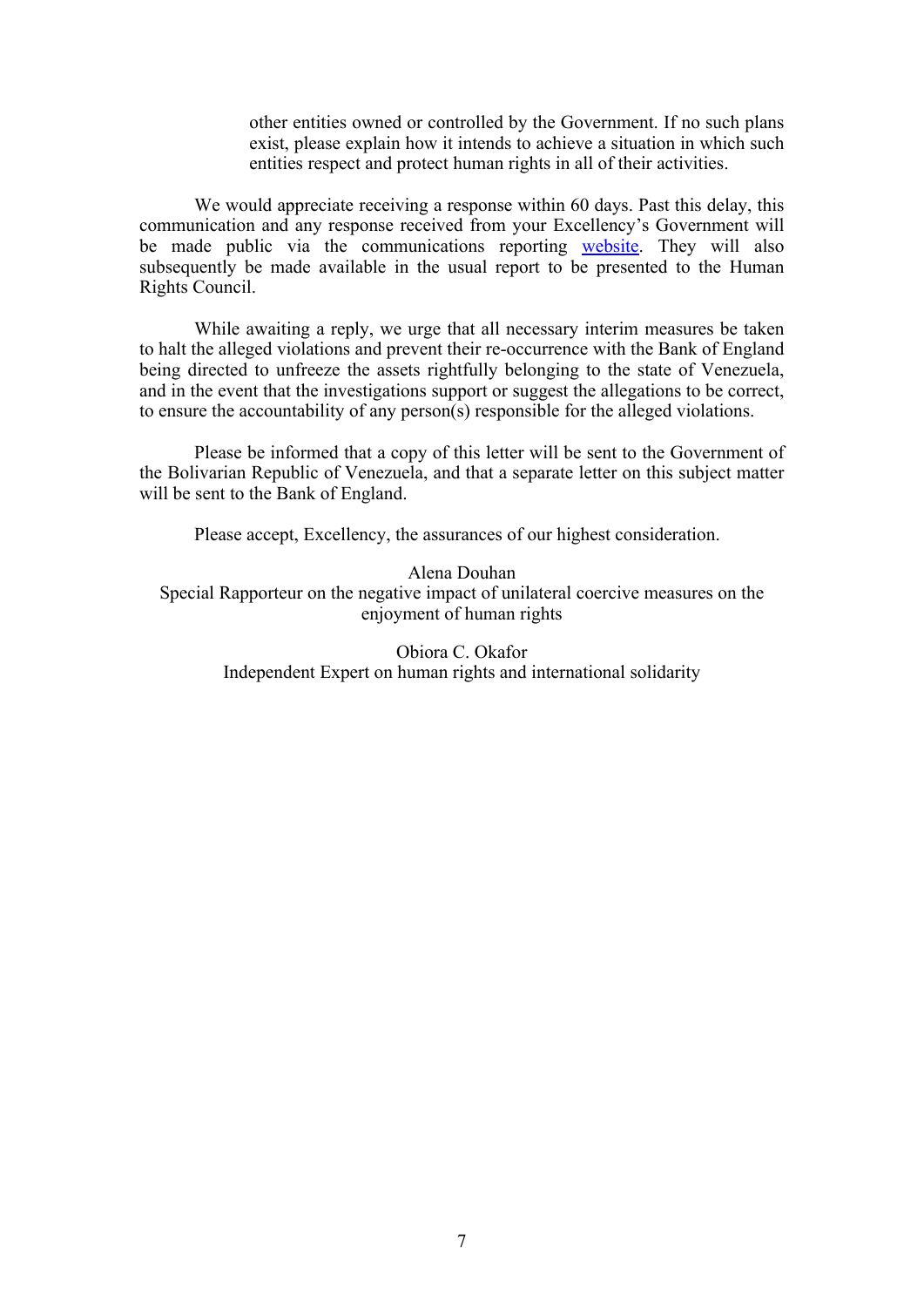### **Annex**

## **Reference to international human rights law**

In connection with above alleged facts and concerns, we would like to draw your attention to the following human rights standards:

We refer to Articles 3 of the Universal Declaration of Human Rights and 6 (1) of the International Covenant on Civil and Political Rights, which guarantee the right of every individual to life and security and not to be arbitrarily deprived of life. States parties therefore have the duty to respec<sup>t</sup> and ensure the right to life extends to all threats that can result in loss of life. States parties may be in violation of article 6 even if such threats have not actually resulted in loss of life."

Furthermore, we wish to point to article 25 (1) of the Universal Declaration of Human Rights which provide for an adequate standard of living and health for themselves and their families, including medical care and necessary social services. The description of this right is delineated in CESCR General Comment No. 14, which states that health is <sup>a</sup> fundamental human right, indispensable for the exercise of other human rights, and conduction of <sup>a</sup> life in dignity.

We would like to refer to article 1 of the Declaration on the Right to Development adopted by the United Nations General Assembly by Resolution 41/128 on 4 December 1986, by virtue of which every human person and all peoples are entitled to participate in, contribute to, and enjoy economic, social, cultural and political development. We also wish to recall Article 6, which raises the need for cooperation by states with <sup>a</sup> view to promoting, encouraging and strengthening universal respec<sup>t</sup> for and observance of all human rights and fundamental freedoms, which are interdependent; equal attention and urgen<sup>t</sup> consideration should be given to the implementation, promotion and protection of civil, political, economic, social and cultural rights.

We additionally call your attention to the Draft Articles on Responsibility of States for Internationally Wrongful Acts. Article 2 states that "(t)here is an internationally wrongful act of <sup>a</sup> State when conduct consisting of an action or omission: (a) is attributable to the State under international law; and (b) constitutes <sup>a</sup> breach of an international obligation of the State."

We highlight that article 4 of DARS specifies that "(t)he conduct of any State organ shall be considered an act of that State under international law, whether the organ exercises legislative, executive, judicial or any other functions, whatever position it holds in the organization of the State, and whatever its character as an organ of the central Government or of <sup>a</sup> territorial unit of the State;" while article 5 states that "(t)he conduct of <sup>a</sup> person or entity which is not an organ of the State under article 4 but which is empowered by the law of that State to exercise elements of the governmental authority shall be considered an act of the State under international law, provided the person or entity is acting in that capacity in the particular instance." Article 8 adds that "(t)he conduct of <sup>a</sup> person or group of persons shall be considered an act of <sup>a</sup> State under international law if the person or group of persons is in fact acting on the instructions of, or under the direction or control of that State in carrying out the conduct."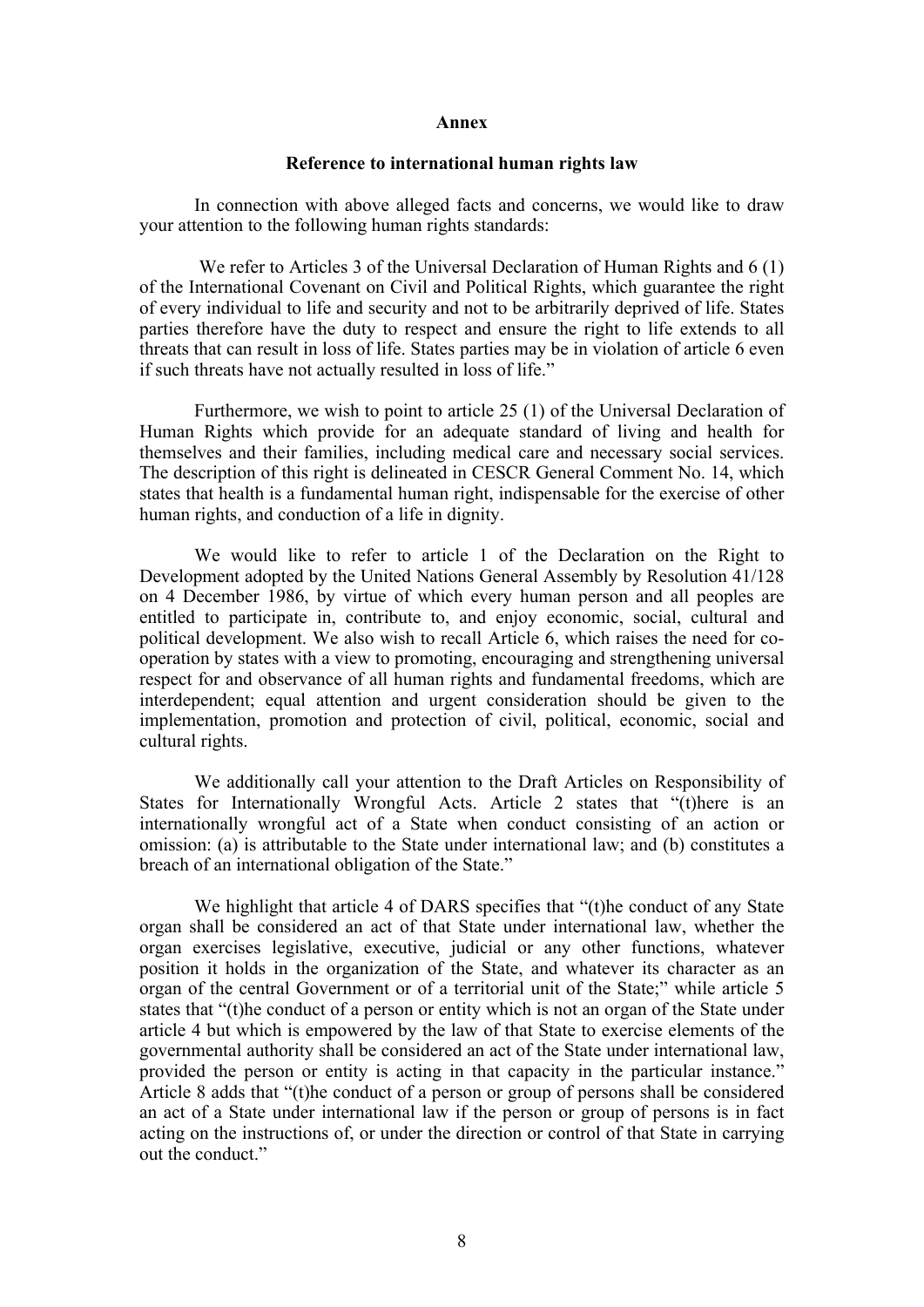We further call your attention to the UN Guiding Principles on Business and Human Rights, which apply to all states and companies and recognize "(t)he role of business enterprises as specialized organs of society performing specialized functions, required to comply with all applicable laws and to respec<sup>t</sup> human rights." Guiding Principle 2 directs states to "set out clearly the expectation that all business enterprises domiciled in their territory and/or jurisdiction respec<sup>t</sup> human rights throughout their operations." Although <sup>a</sup> company'<sup>s</sup> operations may be carried out entirely within <sup>a</sup> state'<sup>s</sup> territory, they can affect the rights of foreign individuals, and this principle may be deemed to refer to them as it sets no geographic limits.

Guiding Principle 4 elaborates the duty of states to "take additional steps to protect against human rights abuses by business enterprises that are owned or controlled by the State (…) including, where appropriate, by requiring human rights due diligence." The commentary to this article notes that "the closer <sup>a</sup> business enterprise is to the State, or the more it relies on statutory authority or taxpayer support, the stronger the State'<sup>s</sup> policy rationale becomes for ensuring that the enterprise respects human rights."

We further refer to Guiding Principle 5 in view of the attribution to the state of internationally wrongful acts by an entity acting under the control of <sup>a</sup> state; this principle calls on states to "exercise adequate oversight in order to meet their international human rights obligations when they (…) legislate for business enterprises to provide services that may impact upon the enjoyment of human rights.

As for the duties of companies, we highlight Guiding Principle 11, which calls on them to "avoid infringing on the human rights of others and (...) address adverse human rights impacts with which they are involved;" and to "not undermine States' abilities to meet their own human rights obligations." Guiding Principle 13 states that "the responsibility to respec<sup>t</sup> human rights requires that business enterprises: (a) Avoid causing or contributing to adverse human rights impacts through their own activities, and address such impacts when they occur."

We call your attention to Guiding Principle 15, which calls on each company to have in place <sup>a</sup> policy and <sup>a</sup> process to meet its responsibility to respec<sup>t</sup> human rights. It should also have <sup>a</sup> human rights due diligence process to identify, prevent, mitigate and account for how it addresses the impact its activities have on human rights, and <sup>a</sup> remediation process to correct any adverse human rights impact it causes or to which it contributes. Guiding Principle 22 states that <sup>a</sup> company which has, through its due diligence process, identified <sup>a</sup> human rights problem that it has caused or contributed to, should provide for or cooperate in the problem'<sup>s</sup> remediation.

We also refer to Guiding Principle 17, which details how human rights due diligence should be carried out: "The process should include assessing actual and potential human rights impacts, integrating and acting upon the findings, tracking responses, and communicating how impacts are addressed," and "should cover adverse human rights impacts that the business enterprise may cause or contribute to through its own activities, or which may be directly linked to its operations, products or services by its business relationships."

We point out that Guiding Principle 18 calls on each company to "identify and assess any actual or potential adverse human rights impacts with which they may be involved either through their own activities or as <sup>a</sup> result of their business